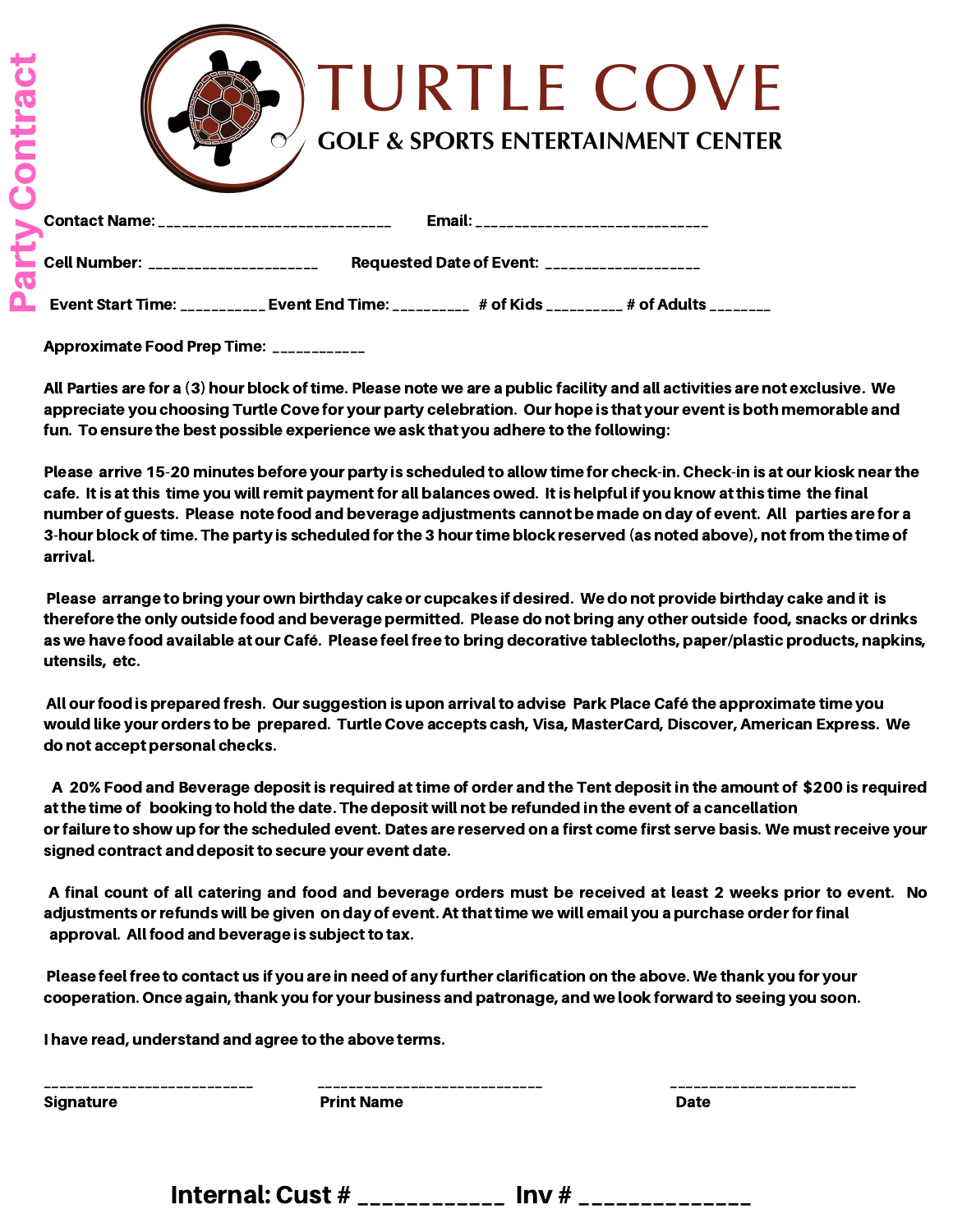

| Please circle your venue of choice: Not Available this season.                         |  |
|----------------------------------------------------------------------------------------|--|
| Upper Deck Area POS 1352 \$100.00. Up to 25 guests.                                    |  |
| (3) Picnic Tables.                                                                     |  |
| Additional Hours @ \$50 per hour.                                                      |  |
| # of additional hours: $\frac{1}{2}$ = $\frac{1}{2}$ \$50 =                            |  |
| <b>Event Tent Area POS 1353 \$200.00</b>                                               |  |
| Up to 75 quests. (7) picnic tables.                                                    |  |
| Additional Hours @ \$75 per hour.                                                      |  |
| # of additional hours: _____ x \$75 =                                                  |  |
| <b>Activities:</b>                                                                     |  |
| 1. Unlimited Mini Golf @ \$8ea (12 & under) # of kids_____ $X$ \$8 =                   |  |
| With Novelty Ball to keep @ \$10 X # of kids______ =                                   |  |
| 2. Unlimited Adult Mini Golf @ \$9 ea (12 & over) # of players_____ $X$ \$9 =          |  |
| 3. Batting Cage Special: Buy 5 tokens get 1 free @ \$20. =                             |  |
| 4. Driving Range Group Lesson                                                          |  |
| (1) Golf Pro @ \$175 per hour up to 6 players. Groups over 6 will require 2 Golf Pros. |  |
| Requested time of lesson: _______ # of players_______ # of Pros_____                   |  |
| 5. Toptracer Range - Games, Virtual Golf                                               |  |
| 1 Hour plus large bucket (130) balls \$30                                              |  |
| 2 Hours plus large bucket (130) balls \$50                                             |  |
| <b>Activity &amp; Venue Sub-Total</b>                                                  |  |
| <b>Less Deposit</b>                                                                    |  |
| <b>Activity &amp; Venue Balance Due</b>                                                |  |
|                                                                                        |  |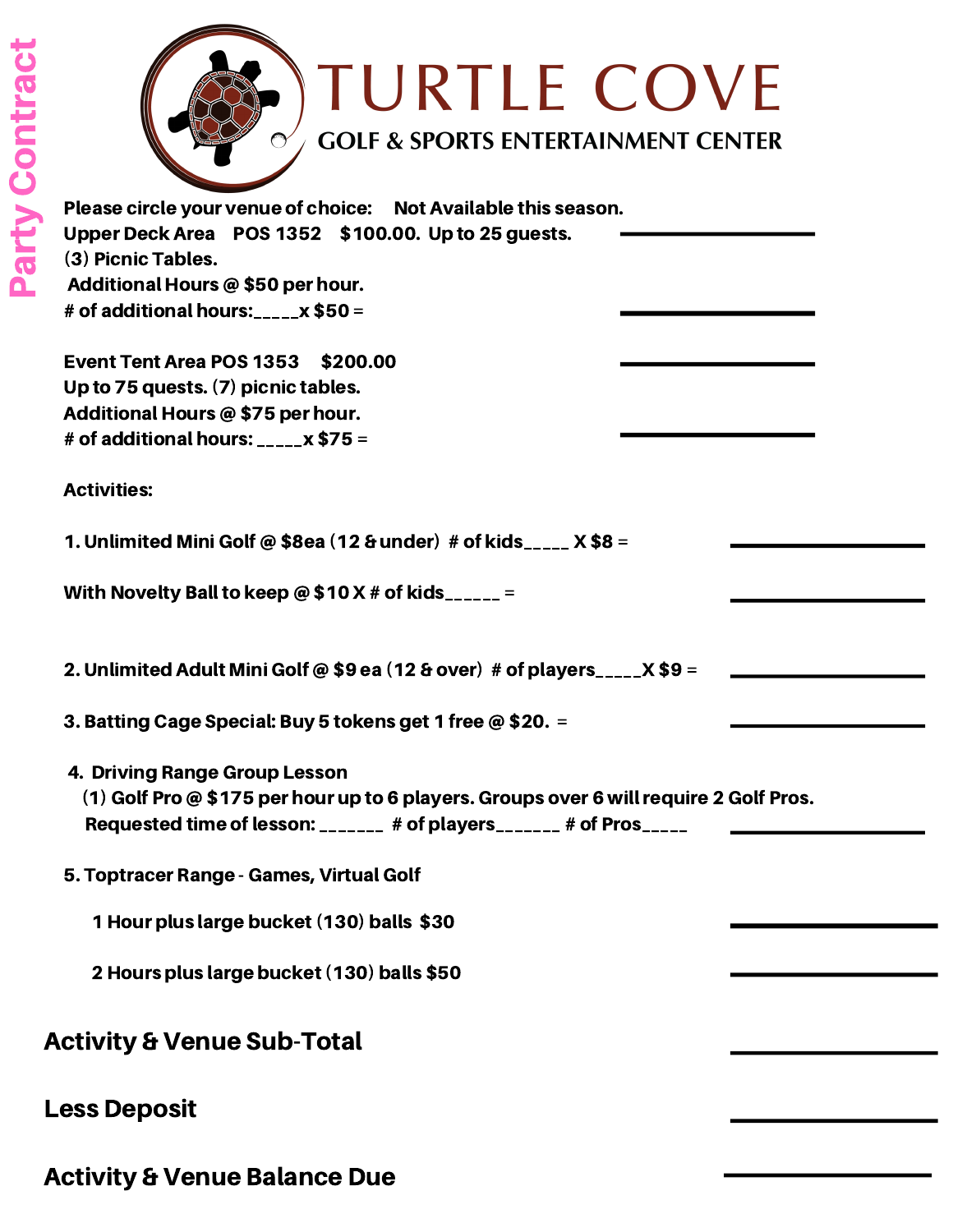



| Tacos (3) $@$ \$8.00 # of orders                                                                  |                                                    |
|---------------------------------------------------------------------------------------------------|----------------------------------------------------|
| 12" Wood-Fired Pizza @ \$10.00 # of orders                                                        |                                                    |
|                                                                                                   |                                                    |
| Hot Dogs $@$ \$3.25ea $#$ of orders $\_\_\_\_\_\_\_\_\_\_\_\_\_\_\_\_\_$                          |                                                    |
| Burgers $@$ \$8.00ea # of orders ______________                                                   |                                                    |
| Cheeseburgers @ \$9.00ea # of orders __________                                                   |                                                    |
| Chicken Tenders (5) $@$ \$8.50ea # of orders                                                      |                                                    |
| Grilled Chicken Wrap or Salad @ \$9ea # of orders _______________________________                 |                                                    |
| 6 Ft Cold Hero @ \$132.00 Circle Two Salads<br>Potato Salad Macaroni Salad Tossed Salad Cole Slaw |                                                    |
| 6 Ft Hot Hero @ \$150.00 Circle two Salads<br>Potato Salad Macaroni Salad Tossed Salad Cole Slaw  |                                                    |
| Fries $@$ \$4.00ea $#$ of orders $\_\_\_\_\_\_\_\_\_\_\_\_\_\_\_\_\_\_\_$                         |                                                    |
| Onion Rings @ \$4.50ea # of orders ___________                                                    |                                                    |
| Mac & Cheese Bites (12) @ \$4.00ea # of orders __________________________________                 |                                                    |
|                                                                                                   | <u> 1980 - John Stein, Amerikaansk politiker (</u> |
|                                                                                                   |                                                    |
| Case of Bottled Water (40) $@$ \$50 # of cases                                                    |                                                    |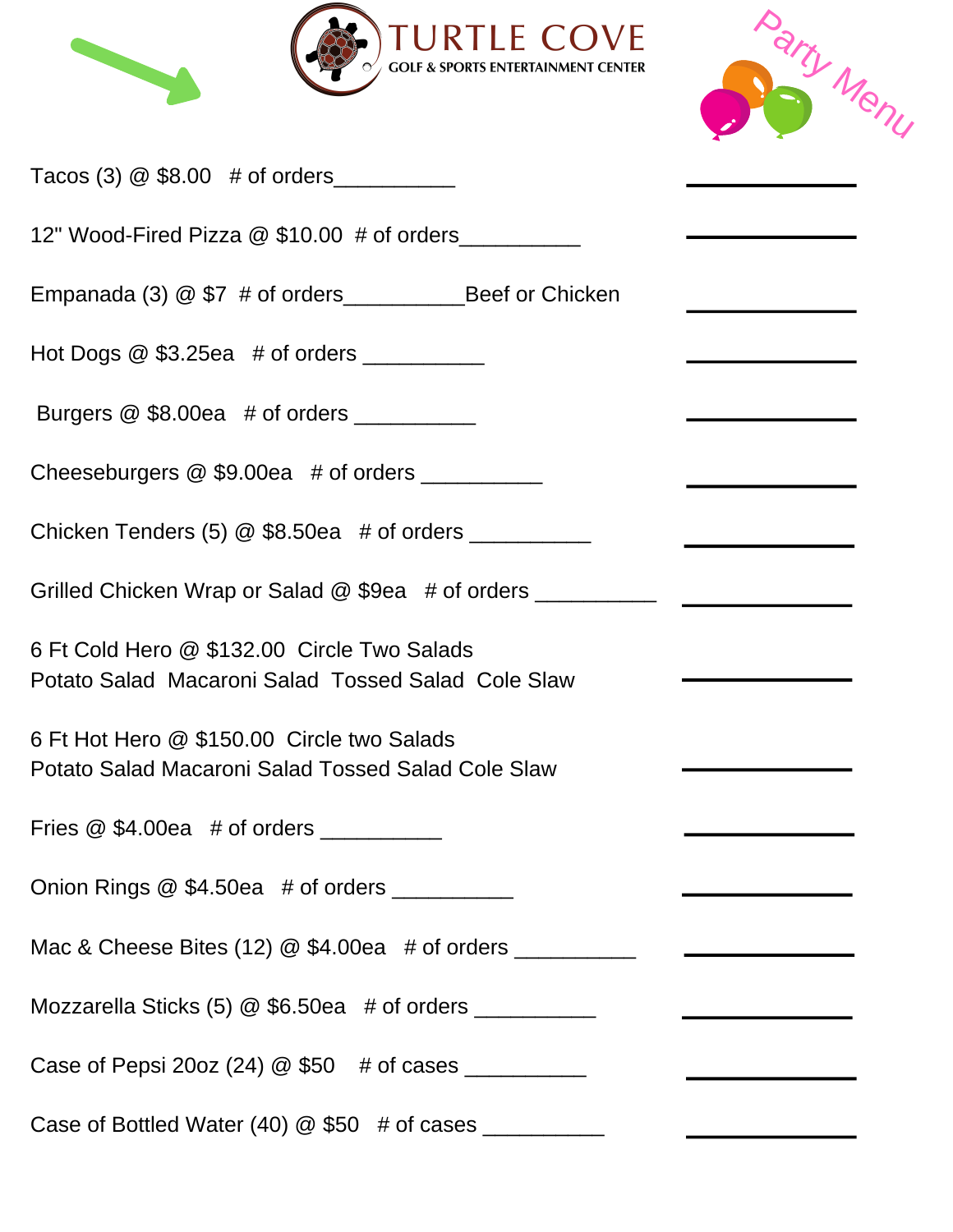

|                                                                   | Single Small Tray | <b>Double Small Tray</b> |
|-------------------------------------------------------------------|-------------------|--------------------------|
| <b>Garden Salad</b>                                               | \$35              |                          |
| <b>French Fries</b>                                               | \$35              |                          |
| <b>Fresh Fruit Salad</b>                                          | \$40              |                          |
| Mozzarella & Tomato                                               | \$50              | \$90                     |
| <b>PASTA</b>                                                      |                   |                          |
| Penne Vodka                                                       | \$50              | \$90                     |
| Cold Pasta Salad with Vegetables<br>Small Pasta Trays Serve 12-15 | \$55              | \$100                    |
| <b>ENTREE</b>                                                     |                   |                          |
| Chicken Parmigiana - Small serves 10-12                           | \$50              | \$90                     |
| Chicken Wings (30) with Sauces on Side                            | \$50              | \$90                     |
| Chicken Fingers (25)                                              | \$40              | \$80                     |
| Sausage & Peppers - Small serves 12-15                            | \$45              | \$85                     |
| Party Tacos (25) Chicken or Cheese                                | \$45              |                          |
| Empanada (25) Chicken or Beef or Half n Half                      | \$55              |                          |
| Hot Dogs (25)                                                     | \$60              |                          |
| Sauerkraut/Onions on Side<br>Fried Shrimp - Small serves 10-12    | \$115             |                          |
| Food & Beverage Sub Total                                         |                   |                          |
| 8.875% Tax                                                        |                   |                          |
| <b>Less Deposit</b>                                               |                   |                          |
| <b>F&amp;B Balance Due</b>                                        |                   |                          |